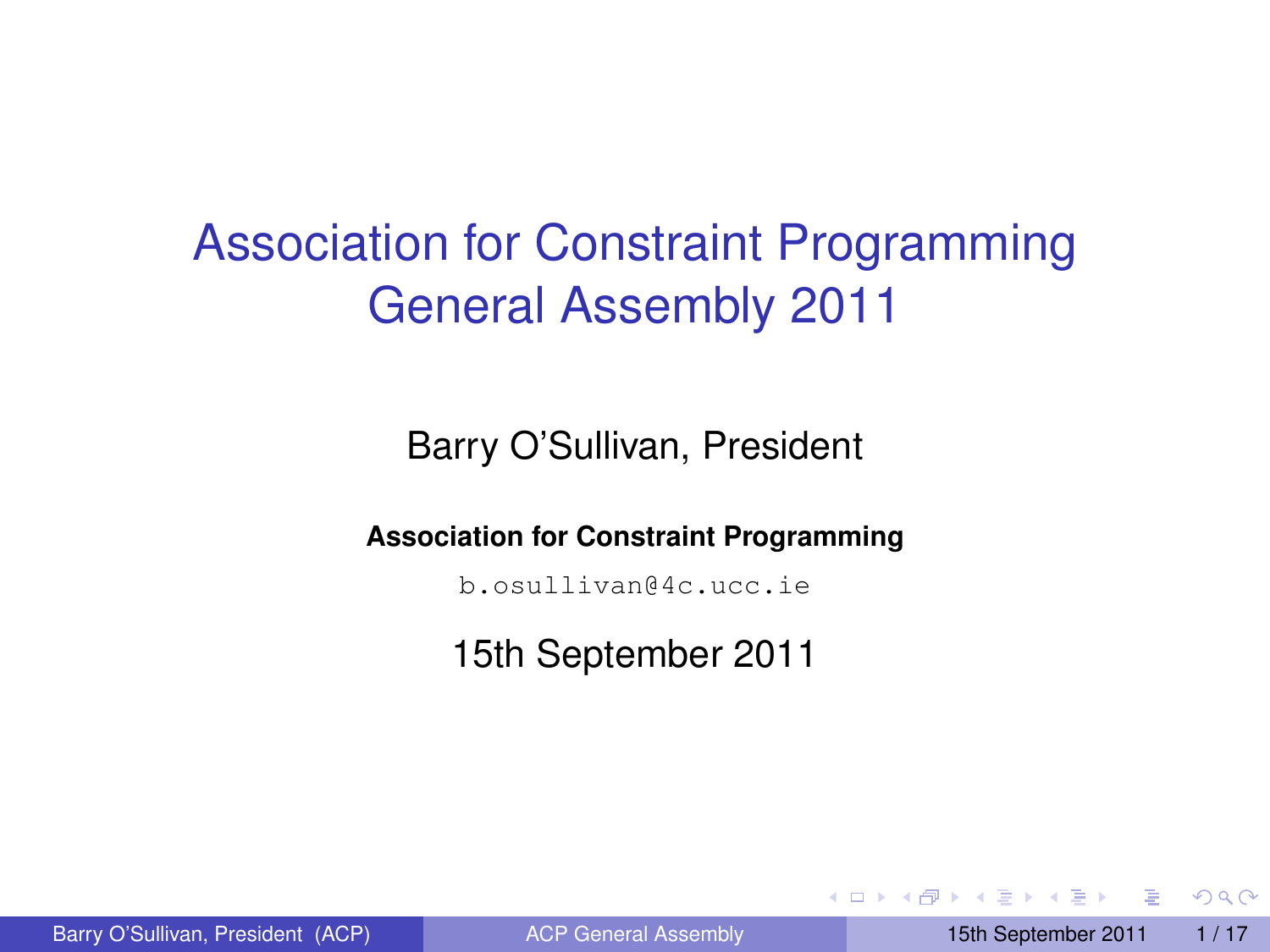# President's Report

- 1 [The Executive Committee 2011](#page-2-0)
- 2 [CP Conferences 2011–2013](#page-4-0)
- **[ACP Web-sites](#page-6-0)**
- **[LinkedIn Group](#page-7-0)**
- **[ACP Summer School](#page-8-0)**
- **[Standardisation Working Group](#page-9-0)**
- **[ACP Awards](#page-10-0)**
- **[Treasurer's Report](#page-13-0)**
- **[Items of Business](#page-14-0)**

 $\Omega$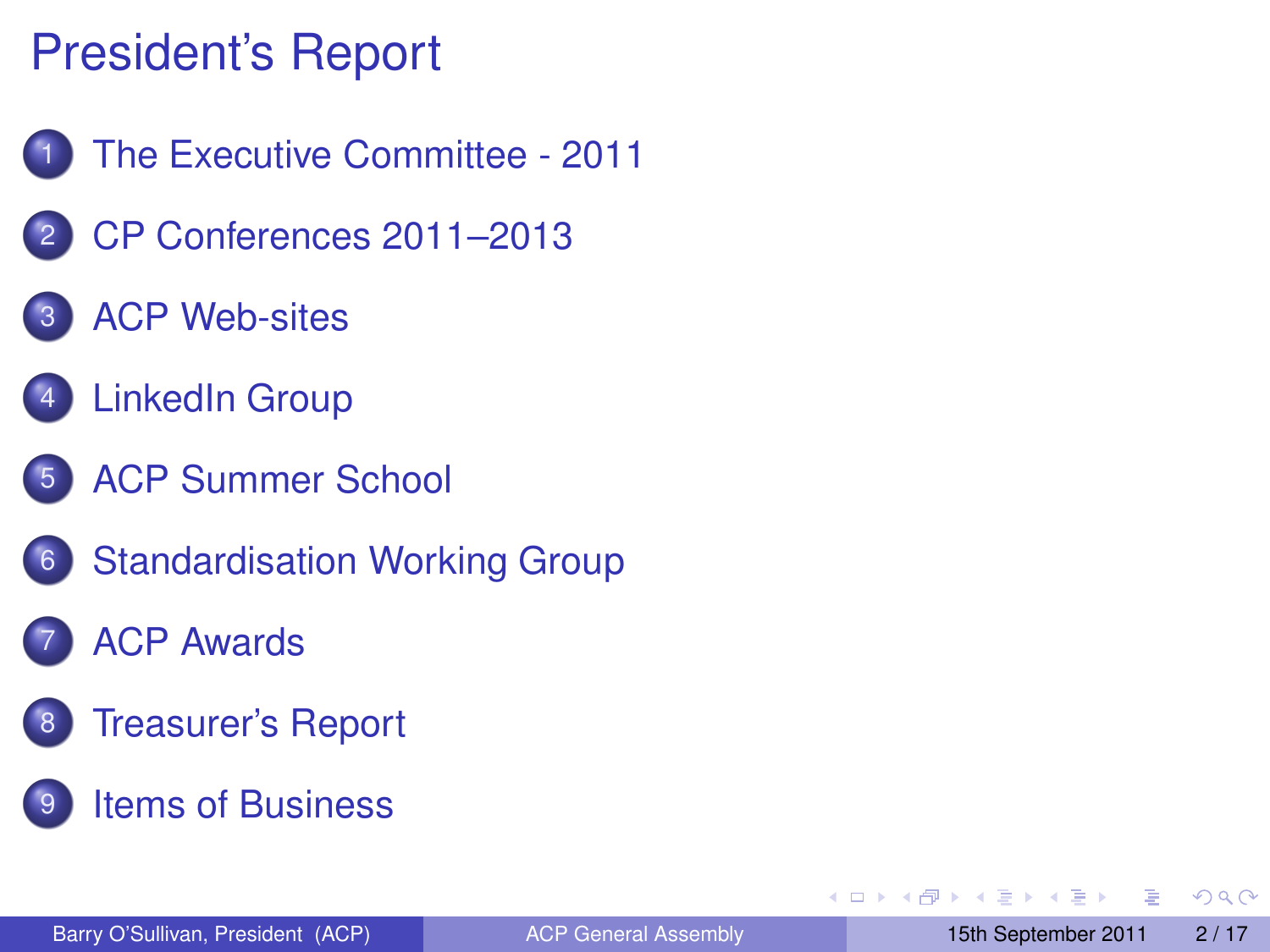# The ACP Executive Committee in 2011

### All Elected Members

- 
- 
- 
- 
- 
- 
- 

• Yves Deville **Elected 2011-2014** 

John Hooker Elected 2009-2012

**• Barry O'Sullivan Elected 2009-2012** 

• Thomas Schiex **Elected 2011-2014** 

Helmut Simonis Elected 2011-2014

**• Peter Stuckey Elected 2009-2012** 

• Roland Yap **Elected 2011-2014** 

Jimmy Lee acted as Secretary, and Pedro Meseguer still available as conference coordinator (both non-voting).

<span id="page-2-0"></span> $\Omega$ 

The South The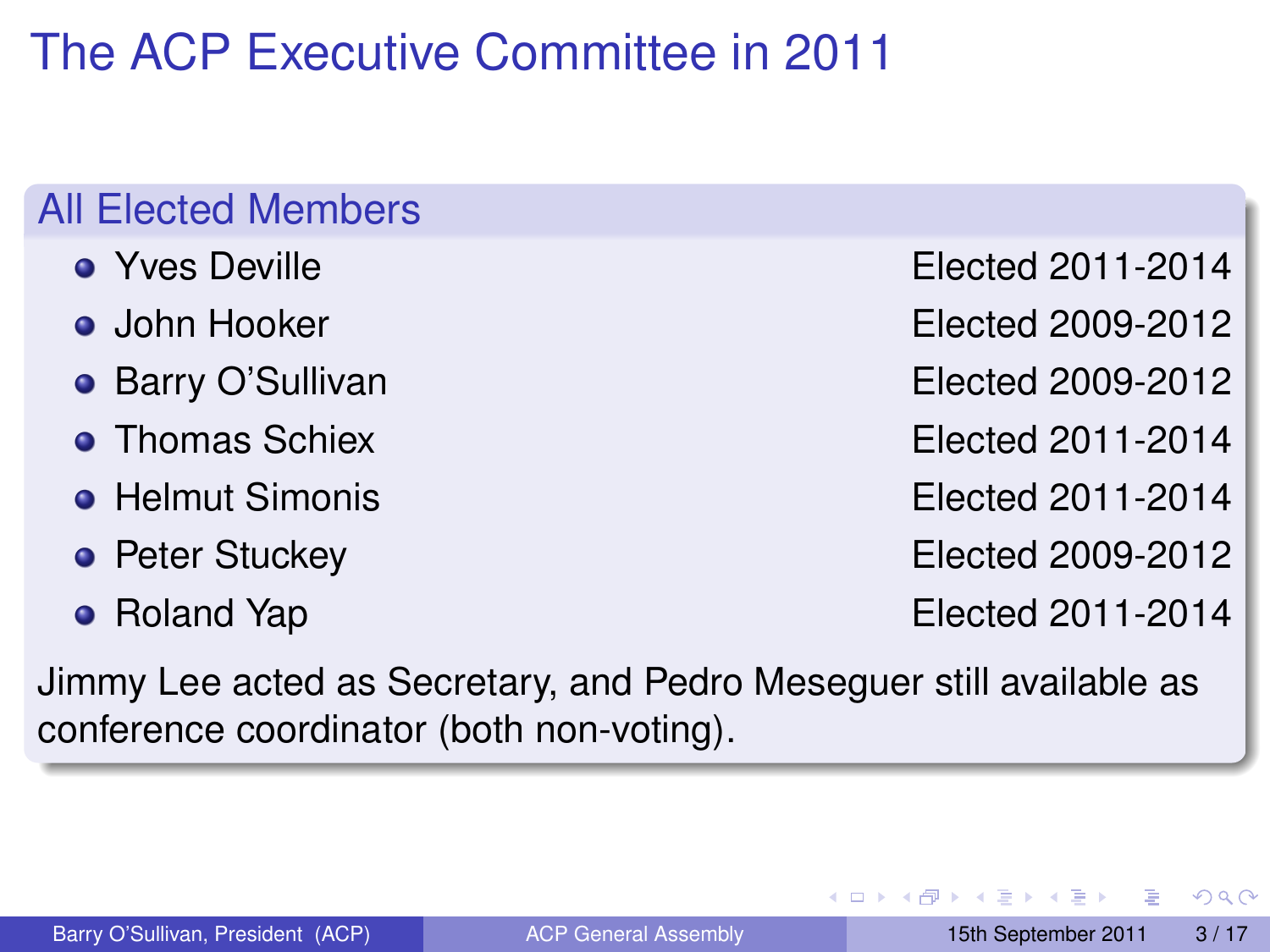An Election in 2012 will replace...

#### All Elected Members

- 
- 
- 
- 
- 
- 
- 

• Yves Deville **Elected 2011-2014** 

John Hooker Elected 2009-2012

• Barry O'Sullivan **Elected 2009-2012** 

• Thomas Schiex **Elected 2011-2014** 

Helmut Simonis Elected 2011-2014

**• Peter Stuckey Elected 2009-2012** 

• Roland Yap **Elected 2011-2014** 

Jimmy Lee acted as Secretary, and Pedro Meseguer still available as conference coordinator (both non-voting).

 $\Omega$ 

**All The South The**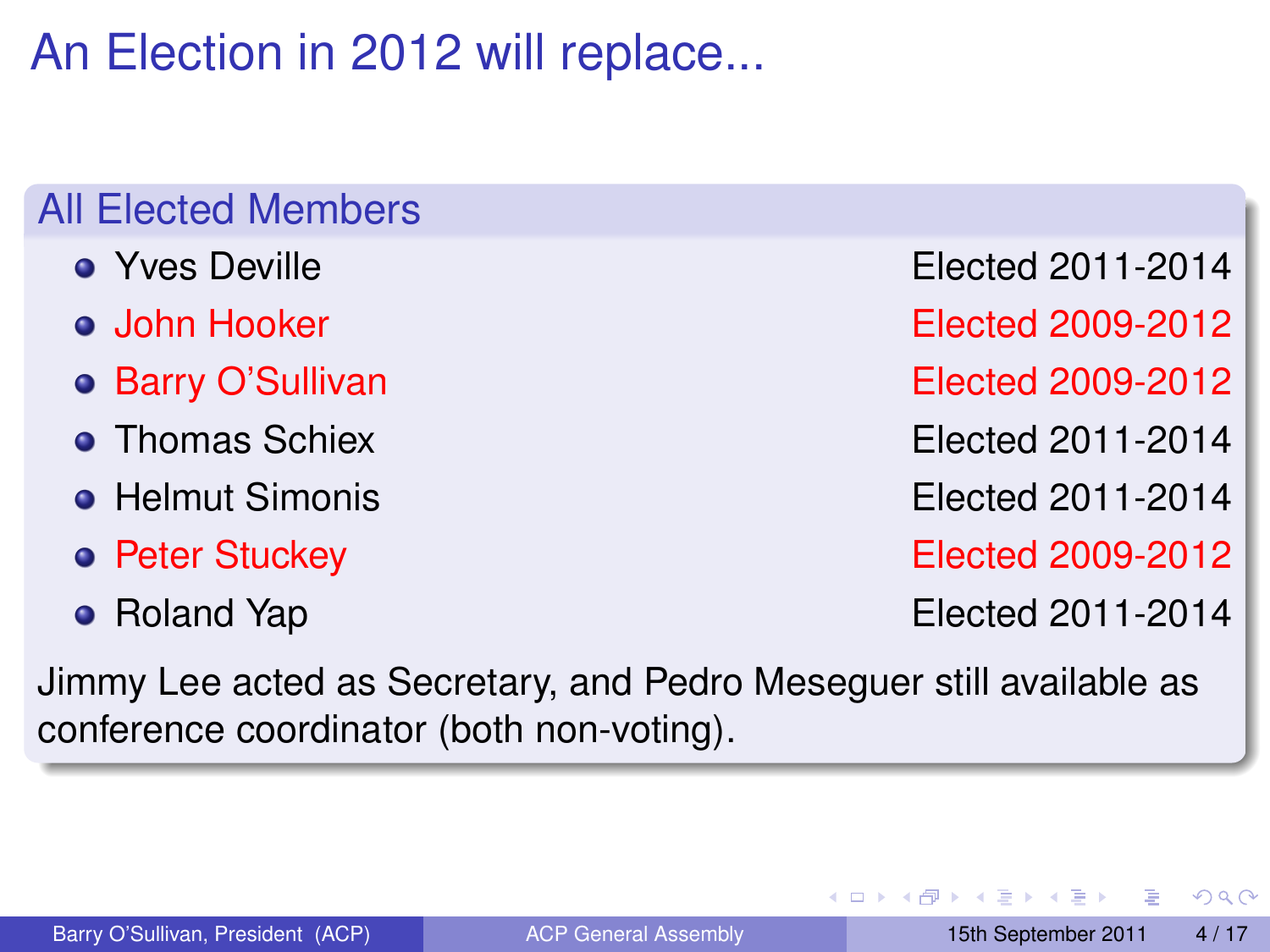# CP 2011 – Perugia Italy

### Chairs of the Conference

- **Programme Chair:** Jimmy Lee
- **Conference Chair:** Stefano Bistarelli

### Local Organising Team

The red t-shirt folks (names on the web-site), supported by Laura Marozzi (University of Perugia).

<span id="page-4-0"></span> $\Omega$ 

**All The South The** 

 $\leftarrow$   $\leftarrow$   $\leftarrow$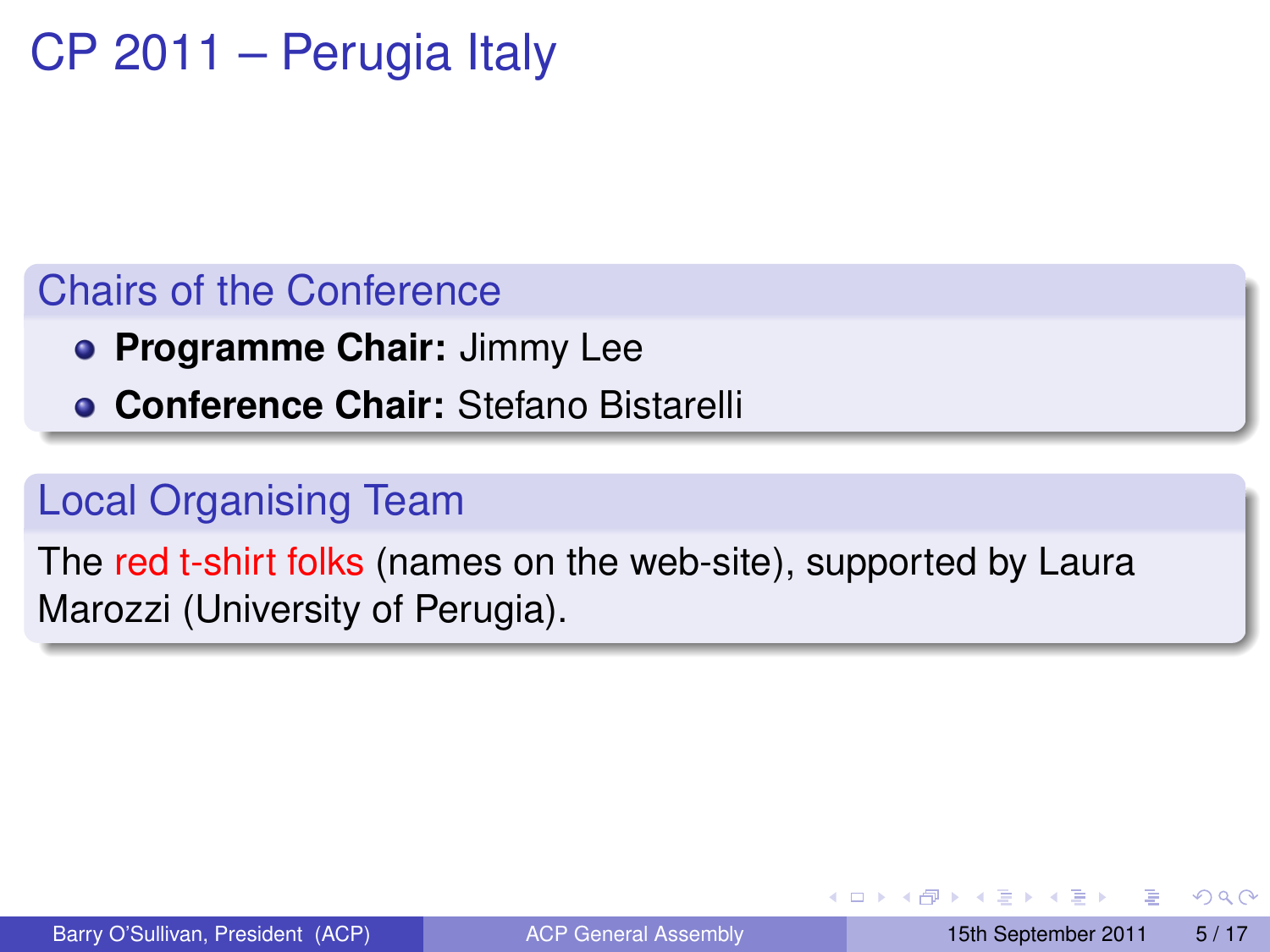# CP Conferences in 2012 and 2013

### CP 2012 – Quebec City

- **Programme Chair:** TBA
- **Conference Chair:** Gilles Pesant, Claude-Quy Quimper
- **Additional Local Chair:** Louis Martin Rouseau

### CP 2013 – Looking for a host

Please propose! IJCAI 2013 have asked about co-location.

 $\Omega$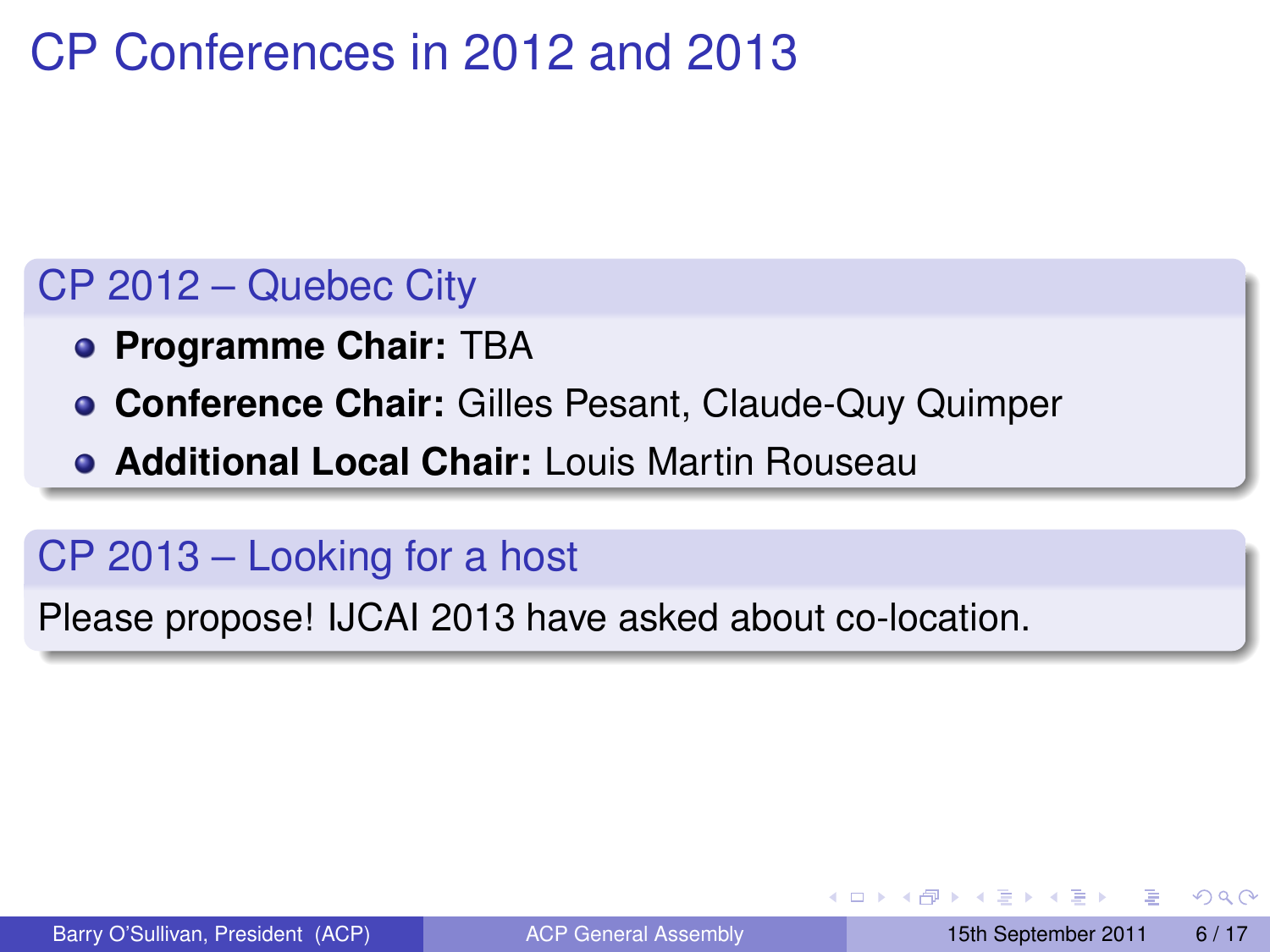## ACP Web-sites

ACP Web-site

<http://www.4c.ucc.ie/acp>

<http://www.a4cp.org>

#### CP Online

<http://www.4c.ucc.ie/cponline>

<http://www.cponline.org>

 $\equiv$ 

<span id="page-6-0"></span> $\Omega$ 

イロト イ押 トイラト イラト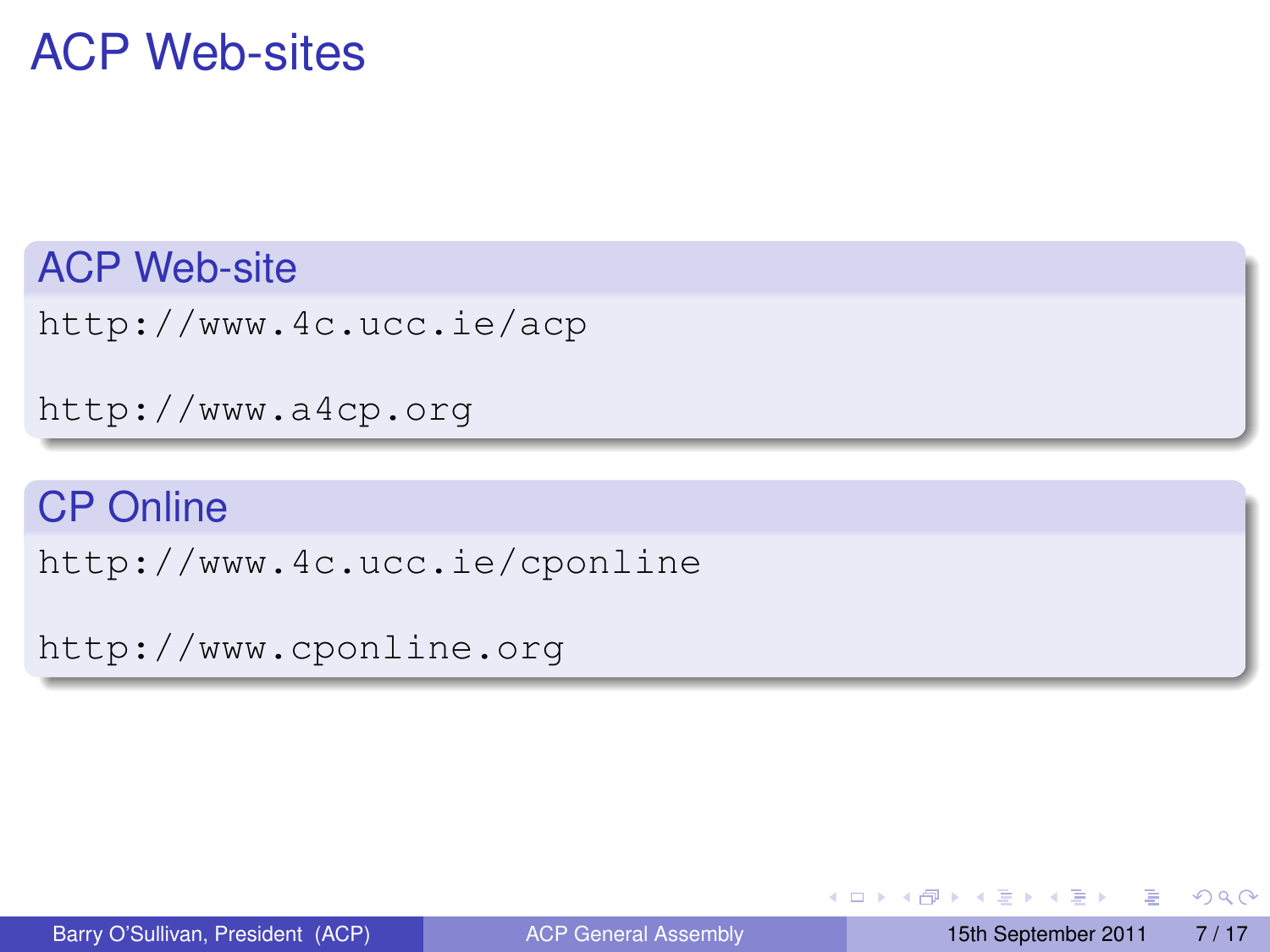LinkedIn Group (Suggested by Guido Tack)



165 members

<span id="page-7-0"></span> $\Omega$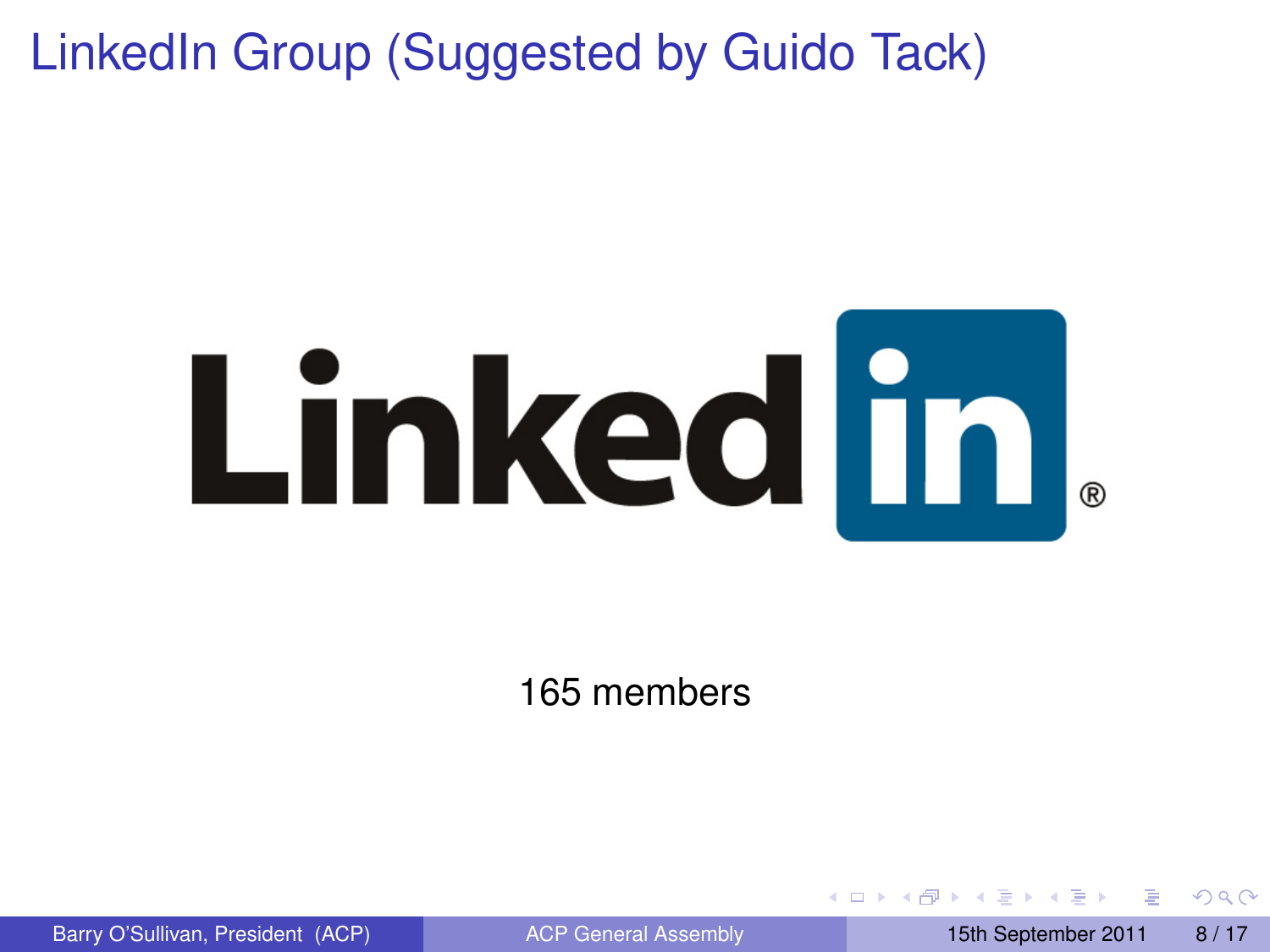# ACP Summer School on Constraint Programming

### 2011 Summer School

- 27 June to 1 July 2011, Turunc (Turkey)
- **Organized by Pierre Flener and Justin Pearson (Uppsala** University), and Christian Schulte (KTH)
- **Program included both introductory courses on hybridisation of** CP with SAT, MIP, SLS, and continuous optimisation.
- The speakers were Ian Gent (University of St Andrews), John Hooker (CMU), Laurent Michel (University of Connecticut), and Michel Rueher (Universite de Nice Sophia Antipolis).
- 34 participants

### 2012 Summer School

Expressions of Interest?

<span id="page-8-0"></span> $\Omega$ 

イロト イ押ト イヨト イヨト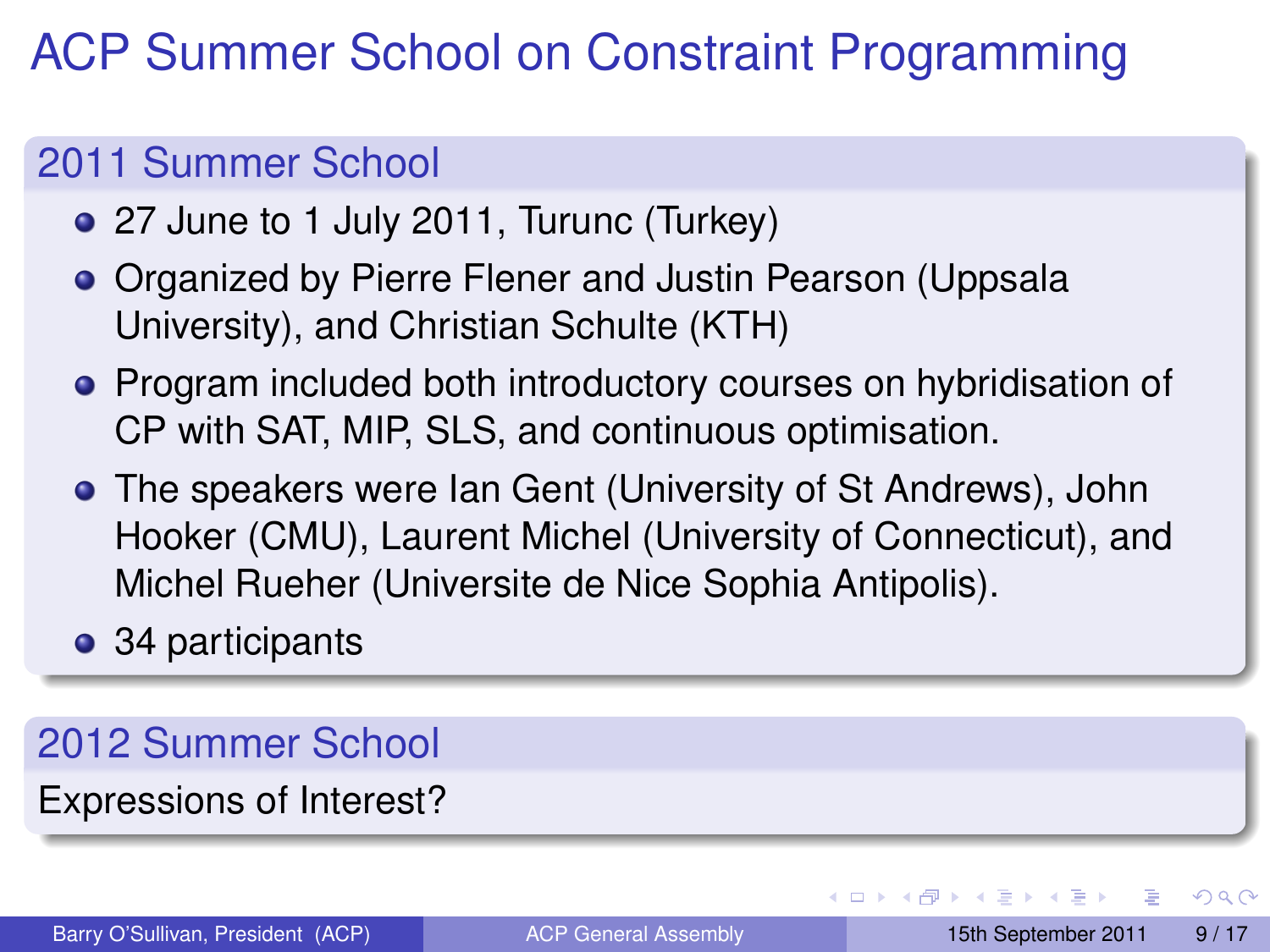# Establishment of a CP Standardisation Working Group

- Autumn of 2008, Jacob Feldman (4C) and Narendra Jussien (Ecole des Mines, Nantes) proposed to establish a Standardization Work Group supported by the ACP.
- Inclusive participation
- <http://www.cpstandards.org>
- On March 25, 2010 Java Community Process (JCP) published the Early Draft Review of the JSR-331 "Constraint Programming API"
- **Discussion Forum**
- Focus on working towards standards to make CP advances available to the business community.
- JSR 331 was awarded the most innovative JSR of the year for JCP Program Awards.

в

<span id="page-9-0"></span> $\Omega$ 

 $(0,1)$   $(0,1)$   $(0,1)$   $(1,1)$   $(1,1)$   $(1,1)$   $(1,1)$   $(1,1)$   $(1,1)$   $(1,1)$   $(1,1)$   $(1,1)$   $(1,1)$   $(1,1)$   $(1,1)$   $(1,1)$   $(1,1)$   $(1,1)$   $(1,1)$   $(1,1)$   $(1,1)$   $(1,1)$   $(1,1)$   $(1,1)$   $(1,1)$   $(1,1)$   $(1,1)$   $(1,1$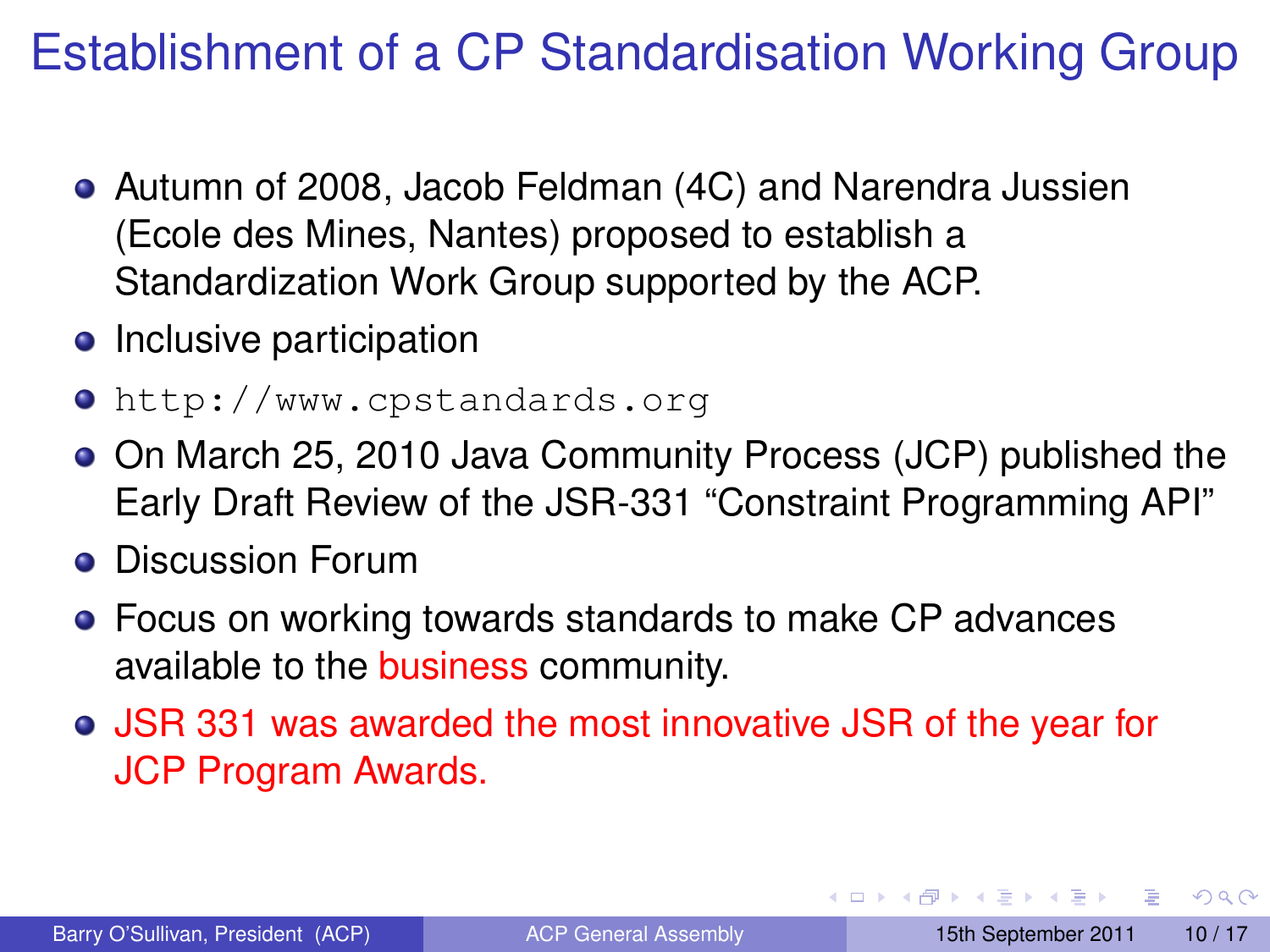## ACP Research Excellence Award

This year's recipient

Patrick Prosser (Glasgow)

**Nominated by:** Ian Gent, Barbara Smith, and Toby Walsh.

#### Award Committee

Rina Dechter, Pascal Van Hentenryck, Alan Mackworth, Jimmy Lee, and Barry O'Sullivan (Chair).

<span id="page-10-0"></span> $\Omega$ 

イロト イ押 トイラト イラト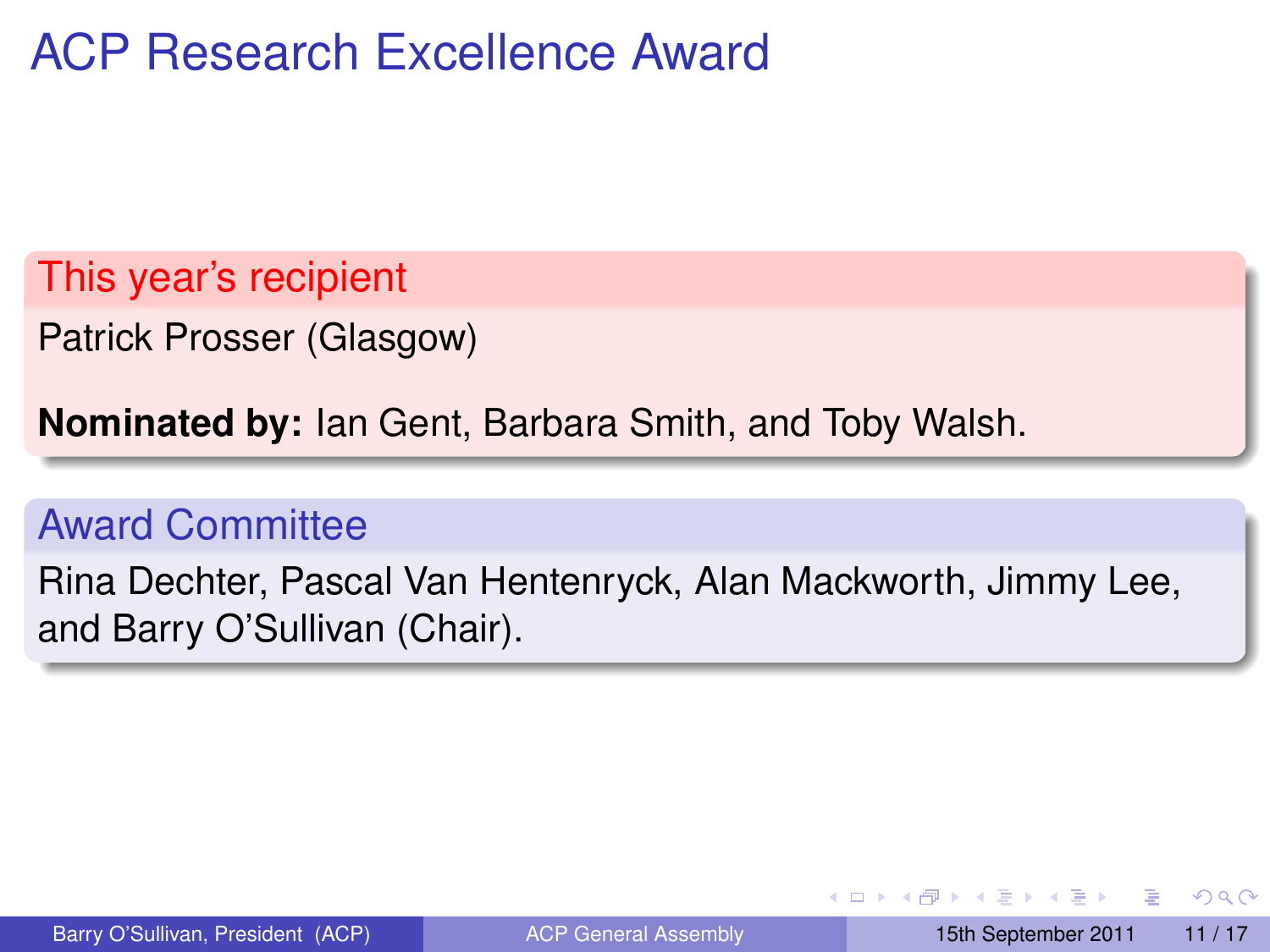ACP Doctoral Research Award 2010

This year's recipient

Standa Zivny

**Nominated by:** Peter Jeavons.

Honourable Mention

Michele Lombardi

**Nominated by:** Michela Milano.

#### Award Committee

Peter van Beek, Toby Walsh, Roland Yap (Chair).

Barry O'Sullivan, President (ACP) [ACP General Assembly](#page-0-0) 15th September 2011 12/17

в

 $\Omega$ 

 $(0,1)$   $(0,1)$   $(0,1)$   $(1,1)$   $(1,1)$   $(1,1)$   $(1,1)$   $(1,1)$   $(1,1)$   $(1,1)$   $(1,1)$   $(1,1)$   $(1,1)$   $(1,1)$   $(1,1)$   $(1,1)$   $(1,1)$   $(1,1)$   $(1,1)$   $(1,1)$   $(1,1)$   $(1,1)$   $(1,1)$   $(1,1)$   $(1,1)$   $(1,1)$   $(1,1)$   $(1,1$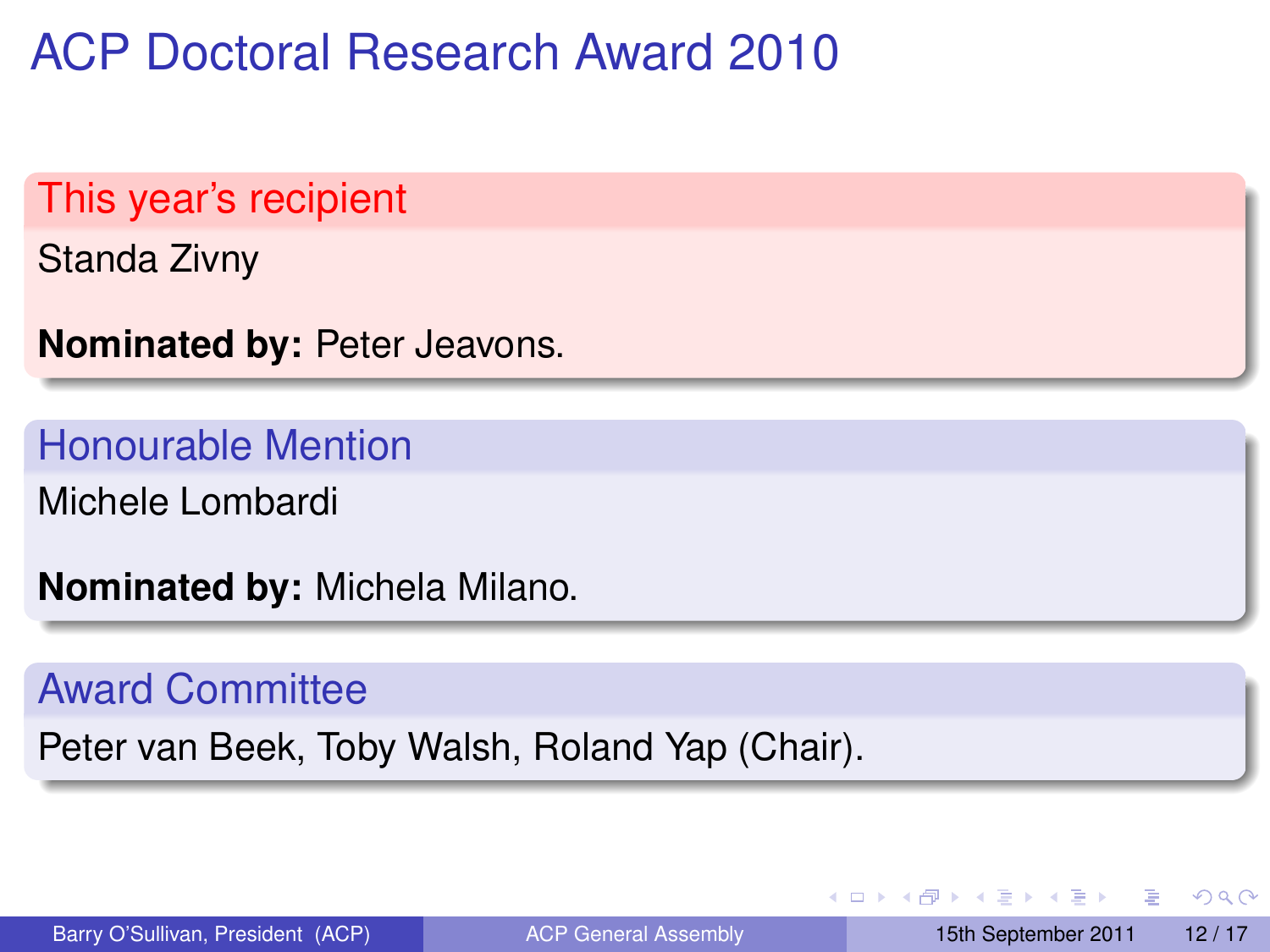### ACP Distinguished Service Award 2012

A Call for Nominations will be circulated for the 2012 award.

Þ

 $\Omega$ 

化重新分量

4 0 8 1  $\leftarrow$   $\leftarrow$   $\leftarrow$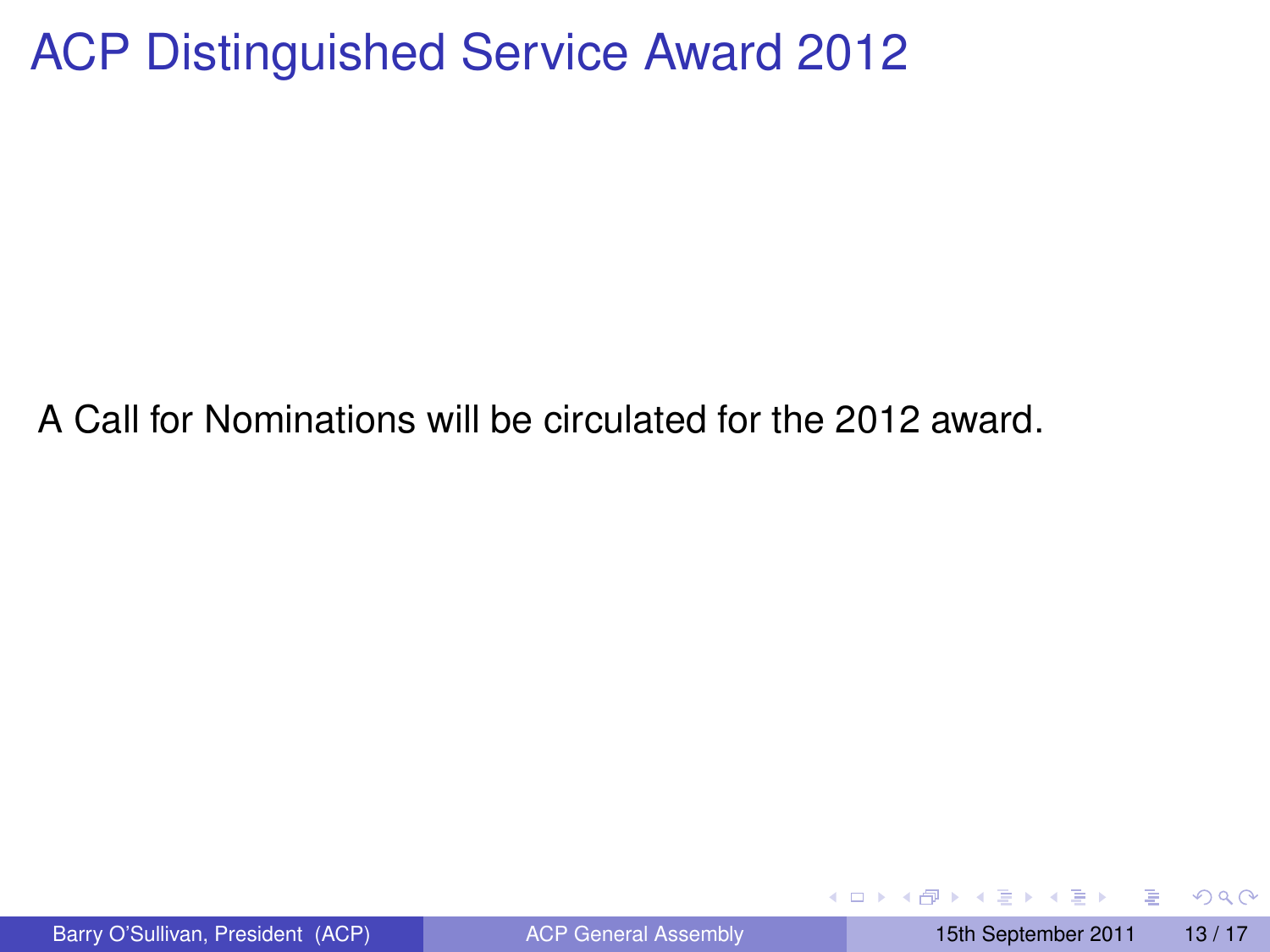## Treasurer's Report (Thomas Schiex)

Barry O'Sullivan, President (ACP) [ACP General Assembly](#page-0-0) 15th September 2011 14/17

重

<span id="page-13-0"></span> $299$ 

(ロトイ部)→(差)→(差)→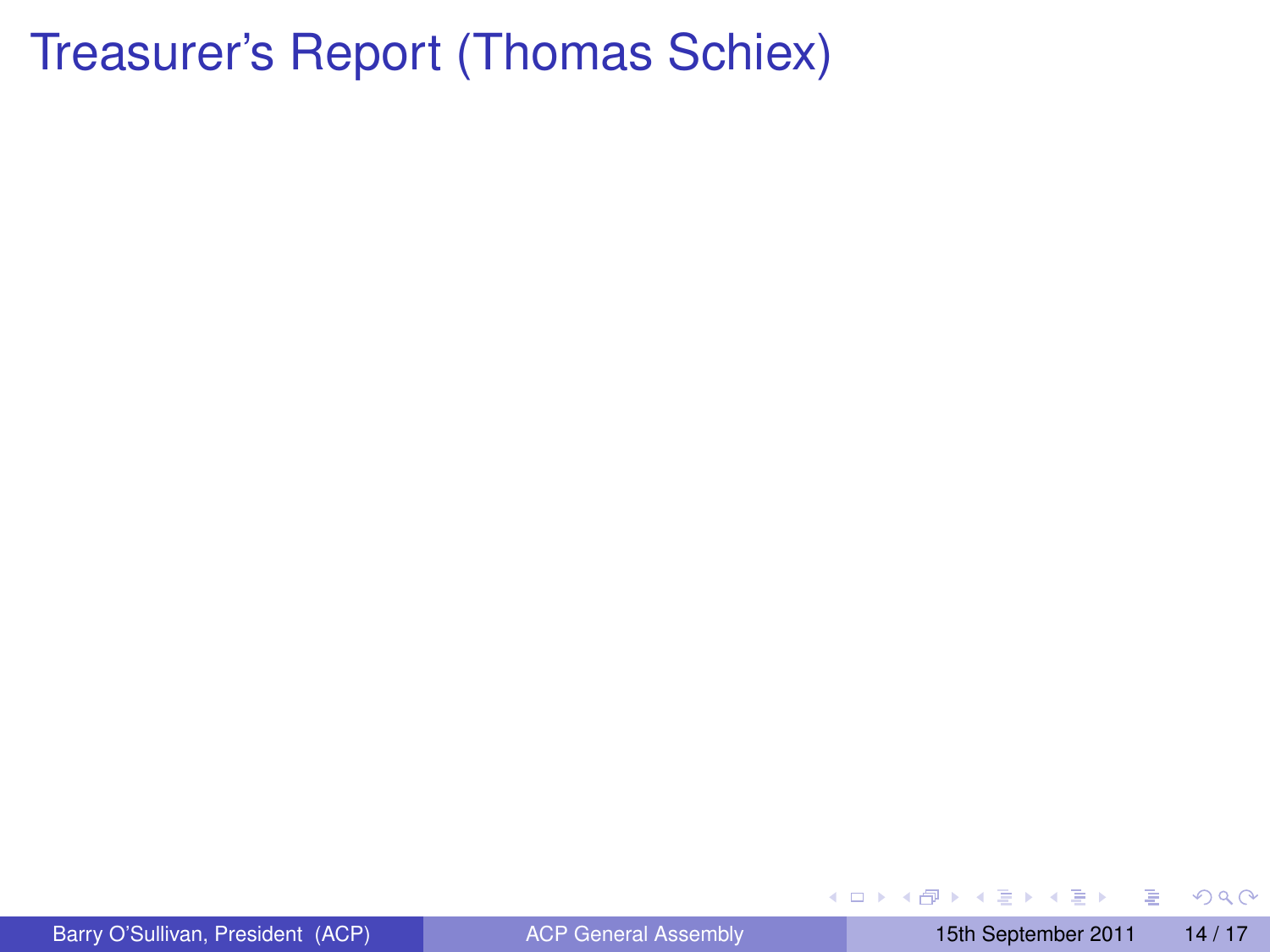重

<span id="page-14-0"></span> $299$ 

メロトメ 御 トメ 君 トメ 君 ト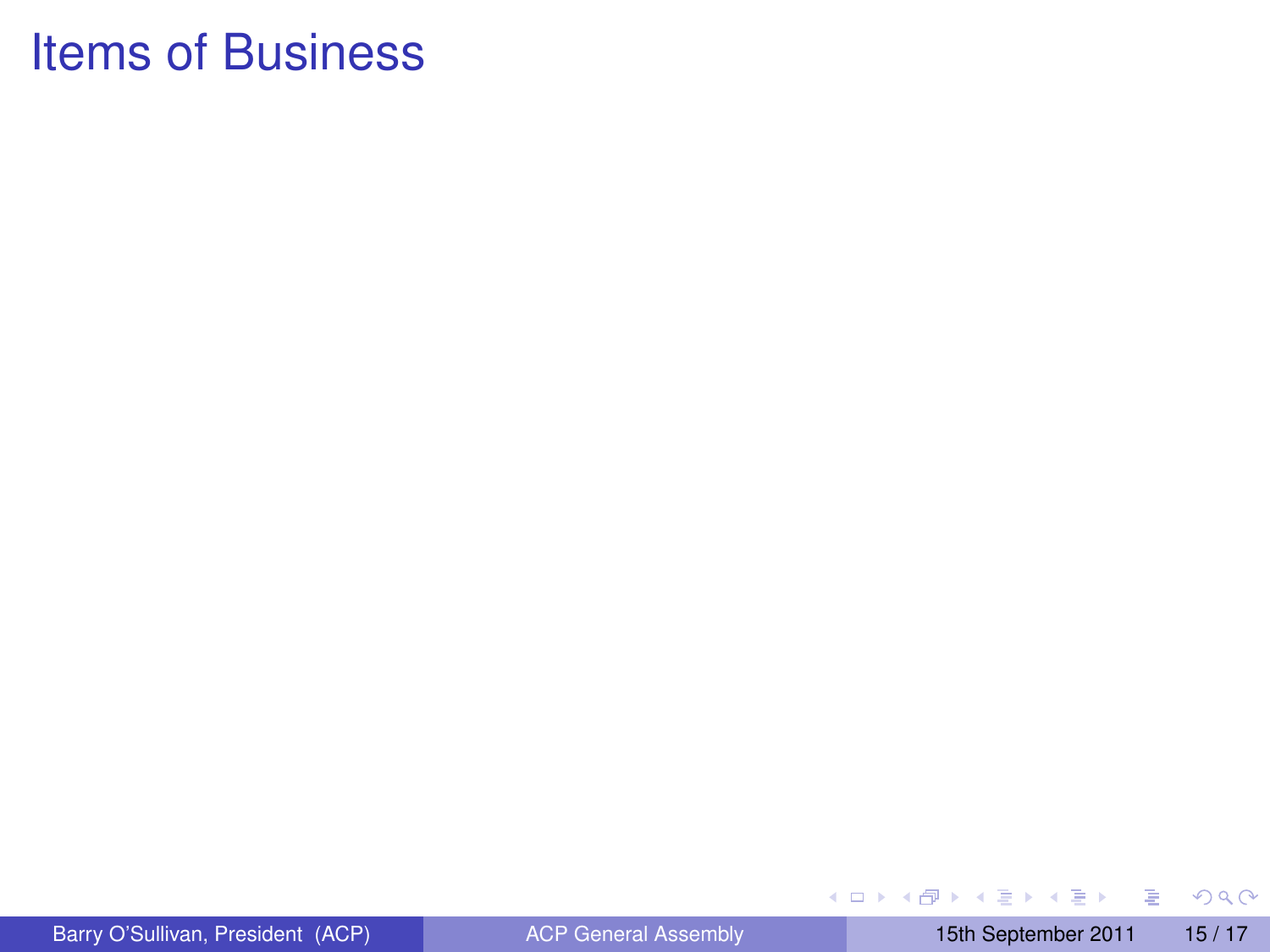### Election 2012

Please join the ACP online! Only members can vote.

÷.

 $QQ$ 

イロト イ押ト イヨト イヨト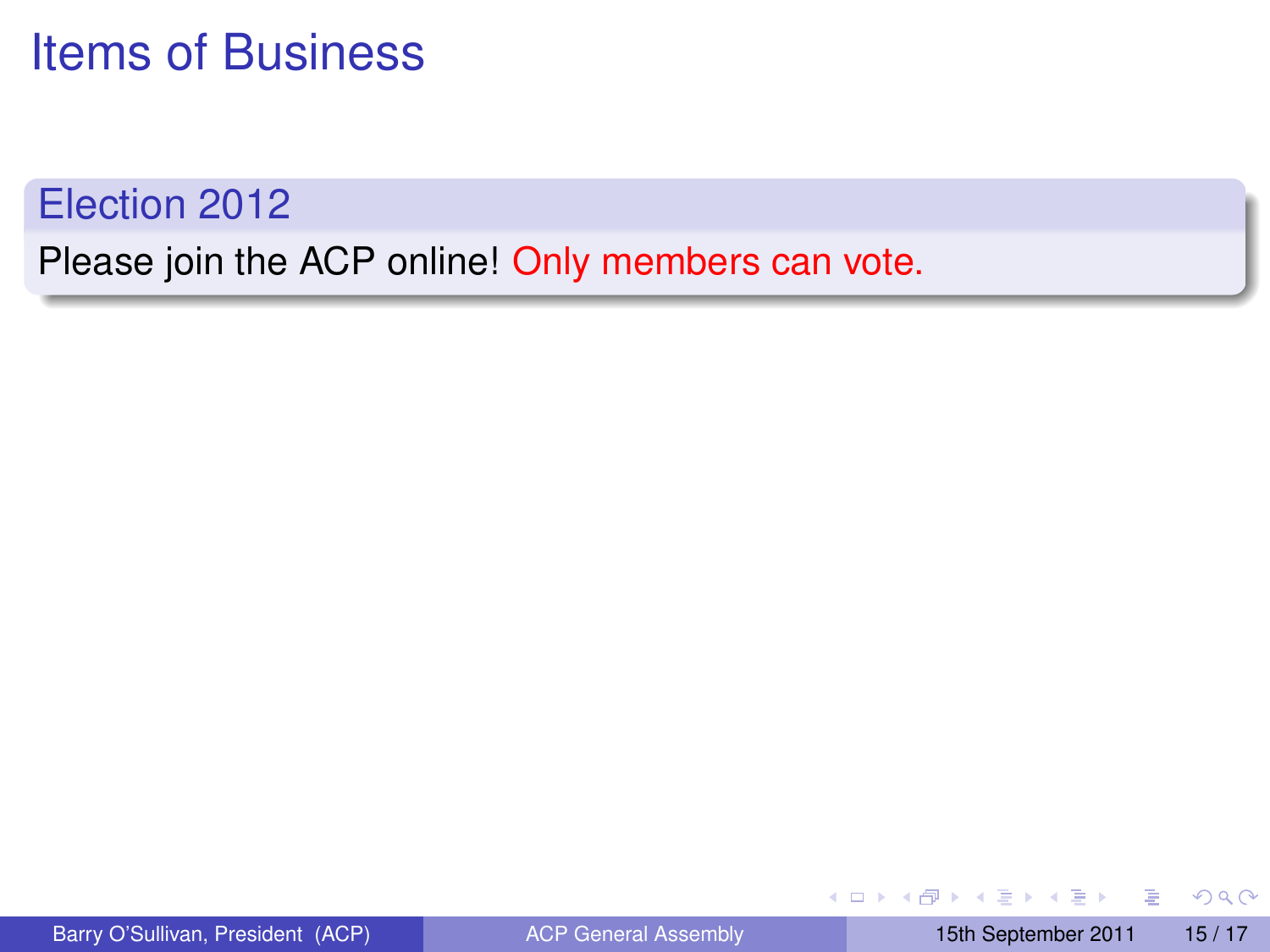#### Election 2012

Please join the ACP online! Only members can vote.

### Doctoral Programme

Free accommodation and registration. Change?

4 0 8 1

E

 $\Omega$ 

 $\mathcal{A}$   $\overline{\mathcal{B}}$   $\rightarrow$   $\mathcal{A}$   $\overline{\mathcal{B}}$   $\rightarrow$   $\mathcal{A}$   $\overline{\mathcal{B}}$   $\rightarrow$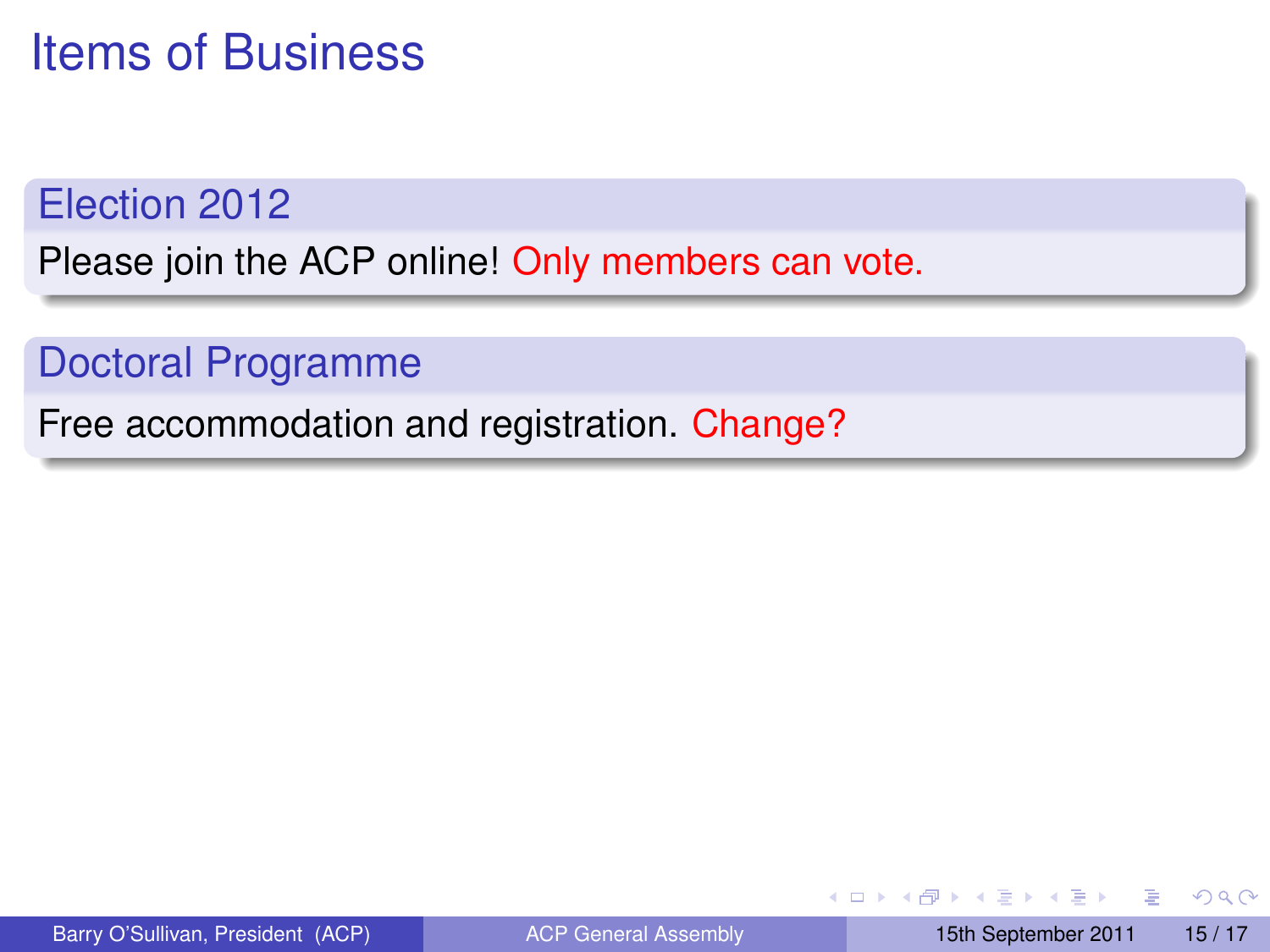#### Election 2012

Please join the ACP online! Only members can vote.

### Doctoral Programme

Free accommodation and registration. Change?

### Awards

More nominations.

в

 $\Omega$ 

イロト イ押 トイラト イラト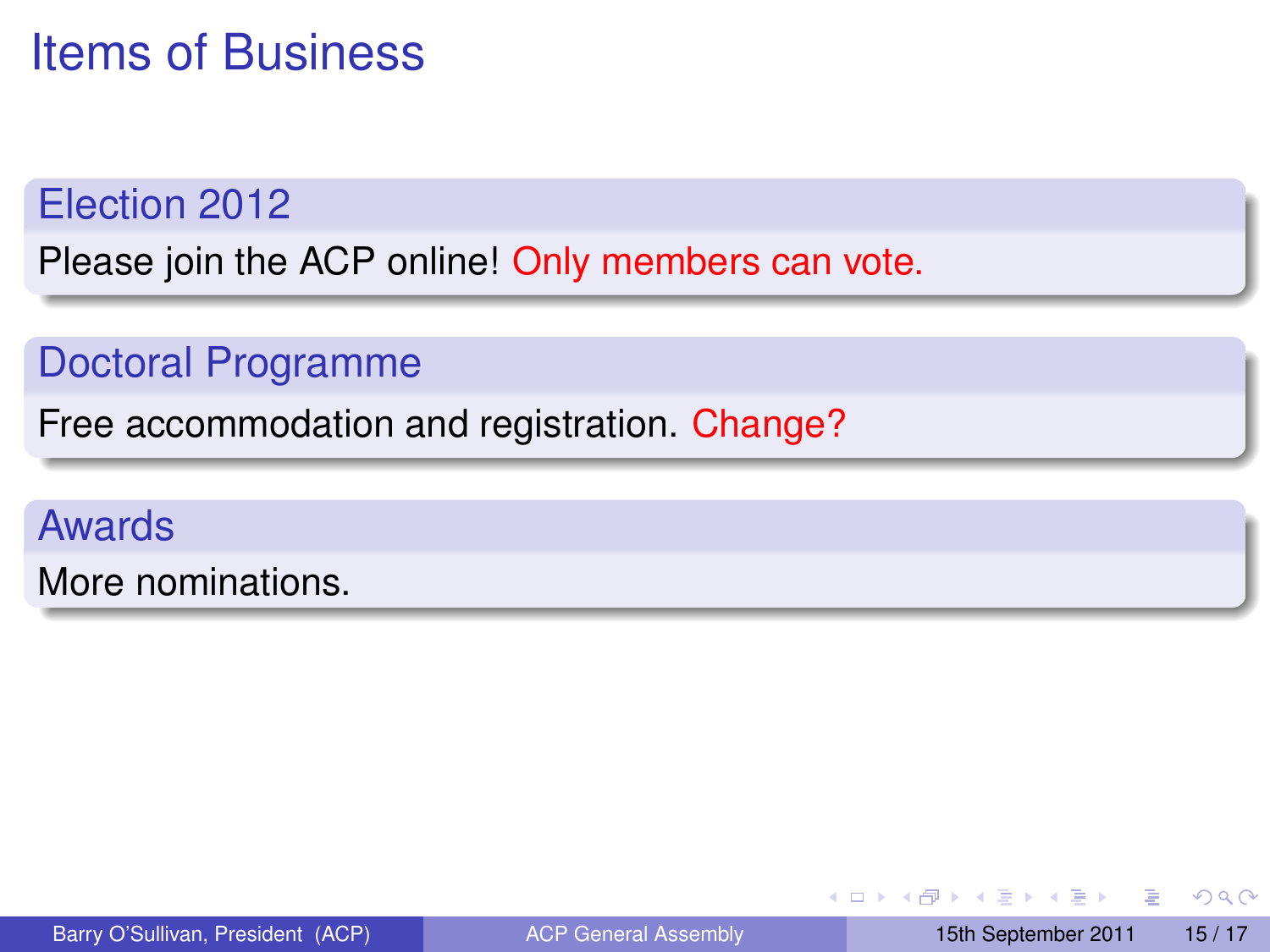#### Election 2012

Please join the ACP online! Only members can vote.

### Doctoral Programme

Free accommodation and registration. Change?

#### Awards

More nominations.

### Shadow (Training) PC for CP

Distinct from the "official process" with mentors.

 $\equiv$ 

 $\Omega$ 

イロト イ押 トイラ トイラトー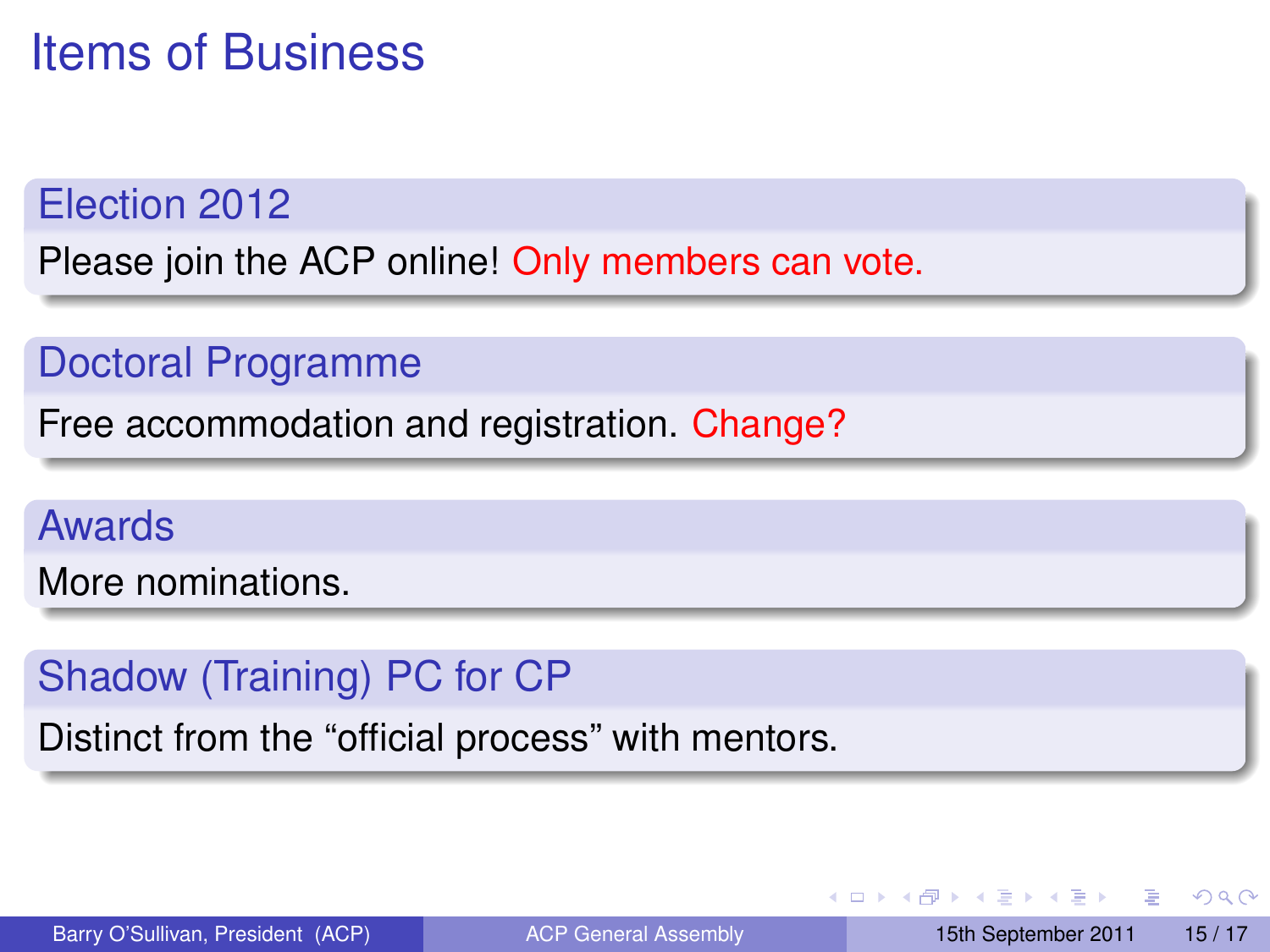## CP Conference Reviewing

重

 $299$ 

メロトメ 御 トメ 君 トメ 君 ト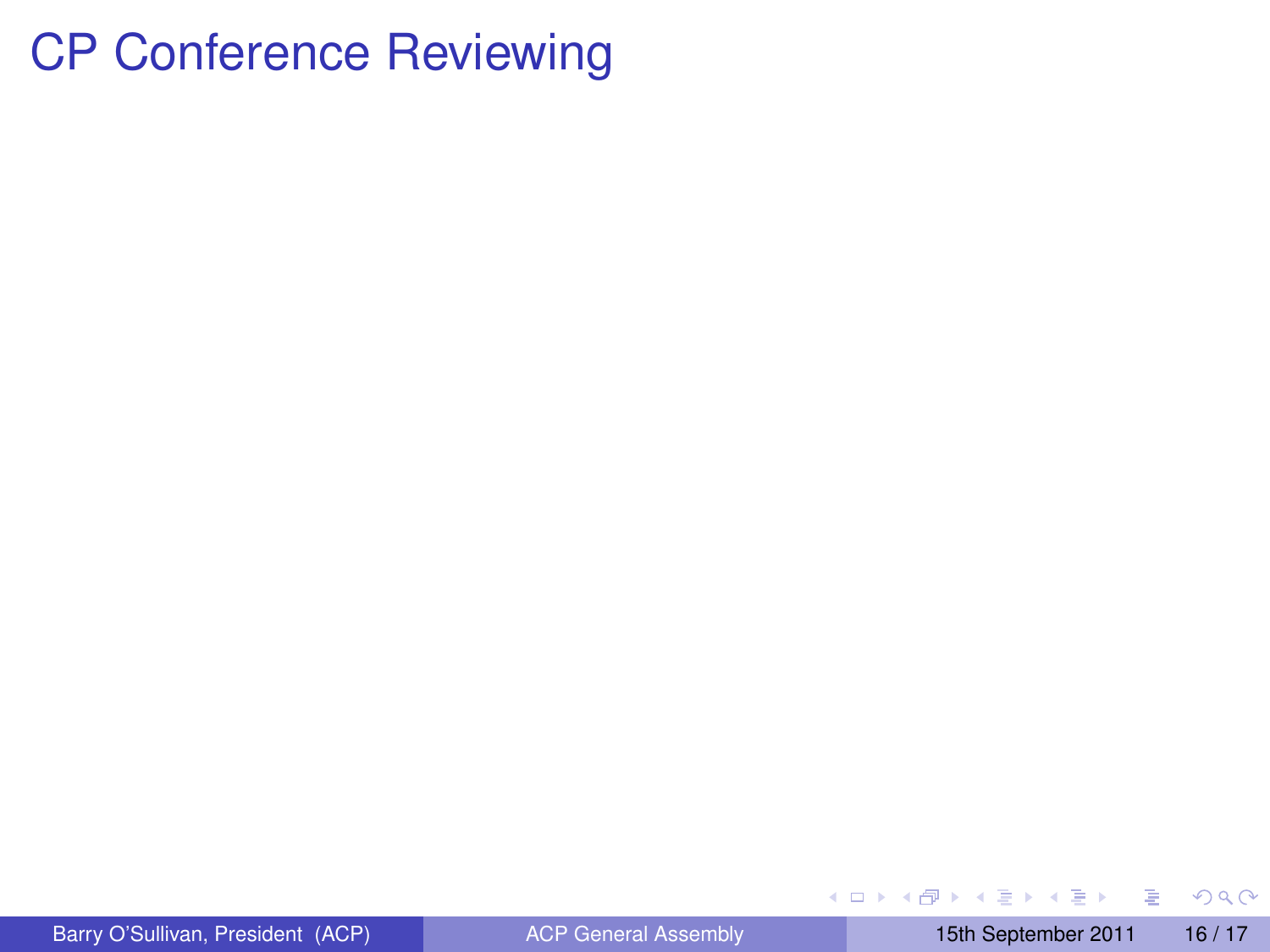# CP Conference Reviewing

PC Chair for CP 2012

It's good to review the CP review process periodically.

4 0 8  $\leftarrow$   $\leftarrow$   $\leftarrow$  Þ

 $\Omega$ 

医单位 医单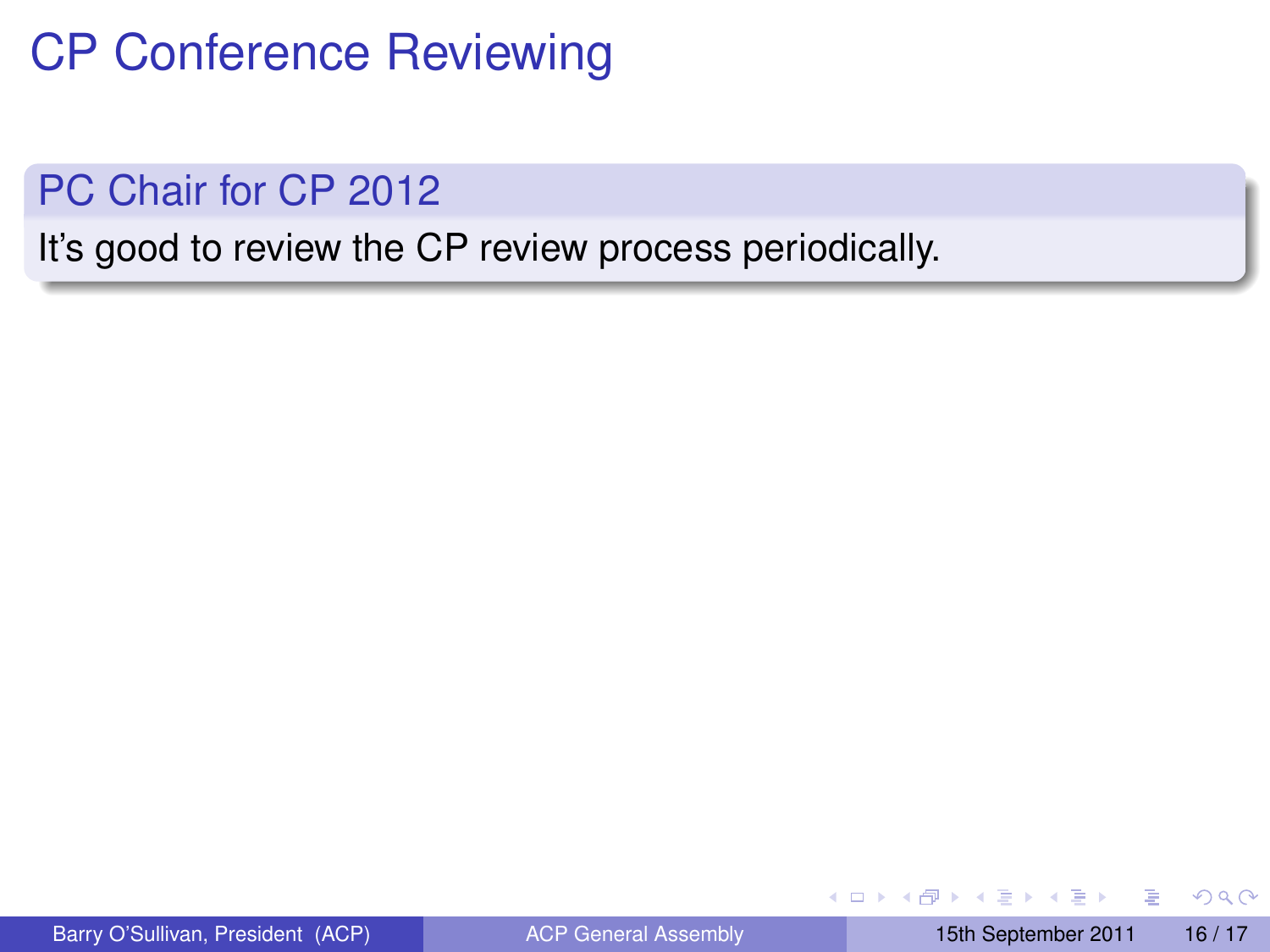# CP Conference Reviewing

### PC Chair for CP 2012

It's good to review the CP review process periodically.

### **Considerations**

- **1** Acceptance rate is in good shape, as are submission rates
- 2 Policy quidelines on "rebuttals" no scores to authors?
- <sup>3</sup> Senior PC Members, with all reviewers on the PC?
- <sup>4</sup> Open reviews/discussion to all PC members
- **5** Peer-scoring of reviews?
- **6** Reviewer-paper assignment
- **2** Physical/electronic meeting for borderline papers?

 $\Omega$ 

化重氮化重氮

4 ロ ト ィ *同* ト